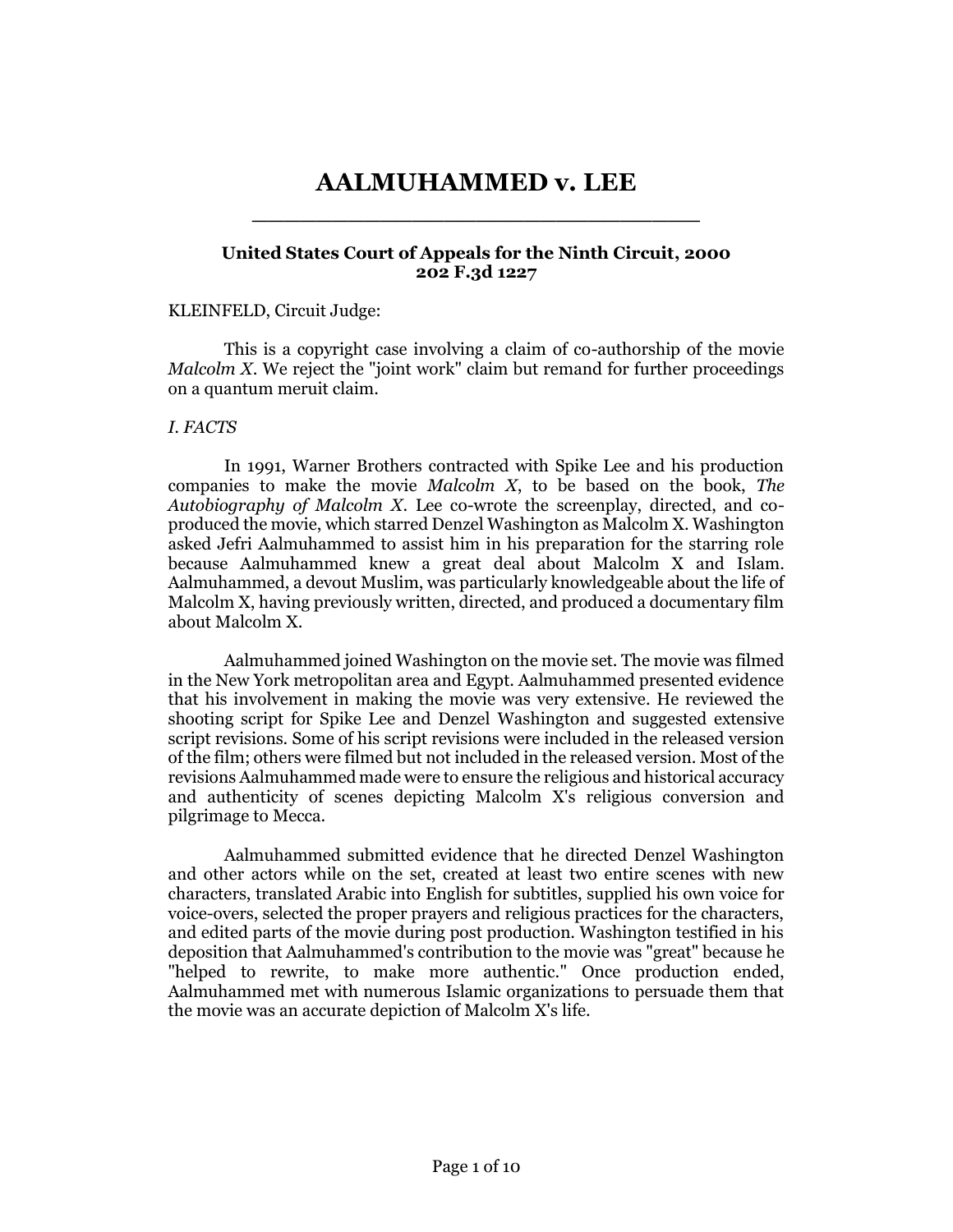Aalmuhammed never had a written contract with Warner Brothers, Lee, or Lee's production companies, but he expected Lee to compensate him for his work. He did not intend to work and bear his expenses in New York and Egypt gratuitously. Aalmuhammed ultimately received a check for \$ 25,000 from Lee, which he cashed, and a check for \$100,000 from Washington, which he did not cash.

During the summer before *Malcolm X*'s November 1992 release, Aalmuhammed asked for a writing credit as a co-writer of the film, but was turned down. When the film was released, it credited Aalmuhammed only as an "Islamic Technical Consultant," far down the list. In November 1995, Aalmuhammed applied for a copyright with the U.S. Copyright Office, claiming he was a co-creator, co-writer, and co-director of the movie. The Copyright Office issued him a "Certificate of Registration," but advised him in a letter that his "claims conflict with previous registrations" of the film.

On November 17, 1995, Aalmuhammed filed a complaint against Spike Lee, his production companies, and Warner Brothers, (collectively "Lee"), as well as Largo International, N.V., and Largo Entertainment, Inc. (collectively "Largo"), and Victor Company of Japan and JVC Entertainment, Inc. (collectively "Victor"). The suit sought declaratory relief and an accounting under the Copyright Act. In addition, the complaint alleged breach of implied contract, quantum meruit, and unjust enrichment, and federal (Lanham Act) and state unfair competition claims. The district court dismissed some of the claims under Rule 12(b)(6) and the rest on summary judgment.

#### *II. ANALYSIS*

## *A. Copyright claim*

Aalmuhammed claimed that the movie *Malcolm X* was a "joint work" of which he was an author, thus making him a co-owner of the copyright.<sup>2</sup> He sought a declaratory judgment to that effect, and an accounting for profits. He is not claiming copyright merely in what he wrote or contributed, but rather in the whole work, as a co-author of a "joint work." <sup>3</sup> The district court granted defendants summary judgment against Mr. Aalmuhammed's copyright claims. We review de novo.<sup>4</sup>

<sup>2</sup> 17 U.S.C. §§ 101, 201(a).

<sup>3</sup> Cf. *Thomson v. Larson*, 147 F.3d 195, 206 (2nd Cir. 1998).

<sup>4</sup> *See Covey v. Hollydale Mobilehome Estates*, 116 F.3d 830, 834 (9th Cir. 1997), *amended by*, 125 F.3d 1281 (1997).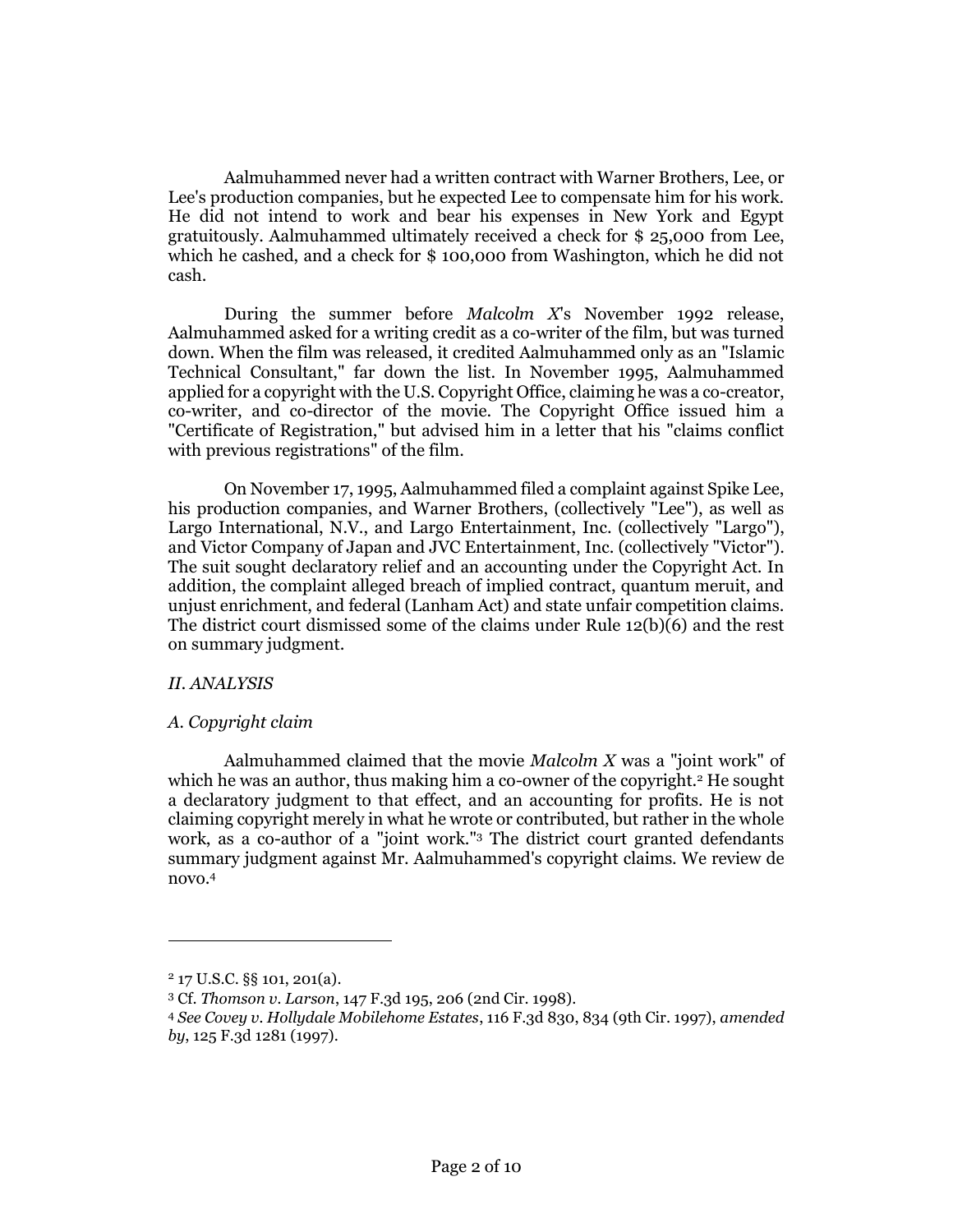Defendants argue that Aalmuhammed's claim that he is one of the authors of a joint work is barred by the applicable statute of limitations. A claim of authorship of a joint work must be brought within three years of when it accrues.<sup>5</sup> Because creation rather than infringement is the gravamen of an authorship claim, the claim accrues on account of creation, not subsequent infringement, and is barred three years from "plain and express repudiation" of authorship.<sup>6</sup>

The movie credits plainly and expressly repudiated authorship, by listing Aalmuhammed far below the more prominent names, as an "Islamic technical consultant." That repudiation, though, was less than three years before the lawsuit was filed. The record leaves open a genuine issue of fact as to whether authorship was repudiated before that. Aalmuhammed testified in his deposition that he discussed with an executive producer at Warner Brothers his claim to credit as one of the screenwriters more than three years before he filed suit. Defendants argue that this discussion was an express repudiation that bars the claim. It was not. Aalmuhammed testified that the producer told him "there is nothing I can do for you," but "he said we would discuss it further at some point." A trier of fact could construe that communication as leaving the question of authorship open for further discussion. That leaves a genuine issue of fact as to whether the claim is barred by limitations, so we must determine whether there is a genuine issue of fact as to whether Aalmuhammed was an author of a "joint work."

Aalmuhammed argues that he established a genuine issue of fact as to whether he was an author of a "joint work," *Malcolm X*. The Copyright Act does not define "author," but it does define "joint work":

A "joint work" is a work prepared by two or more authors with the intention that their contributions be merged into inseparable or interdependent parts of a unitary whole.<sup>7</sup>

"When interpreting a statute, we look first to the language." <sup>8</sup> The statutory language establishes that for a work to be a "joint work" there must be (1) a copyrightable work, (2) two or more "authors," and (3) the authors must intend their contributions be merged into inseparable or interdependent parts of a unitary whole. A "joint work" in this circuit "requires each author to make an independently copyrightable contribution" to the disputed work.<sup>9</sup> *Malcolm X* is a copyrightable work, and it is undisputed that the movie was intended by everyone

<sup>5</sup> *See* 17 U.S.C. § 507(b); *Zuill v. Shanahan*, 80 F.3d 1366, 1371 (9th Cir. 1996), *cert. denied*, 519 U.S. 1090, 136 L. Ed. 2d 710, 117 S. Ct. 763 (1997).

<sup>6</sup> *Zuill*, 80 F.3d at 1371.

<sup>7</sup> 17 U.S.C. § 101.

<sup>8</sup> *Richardson v. United States*, 526 U.S. 813, 119 S. Ct. 1707, 1710, 143 L. Ed. 2d 985 (1999).

<sup>9</sup> *Ashton-Tate Corp. v. Ross*, 916 F.2d 516, 521 (9th Cir. 1990).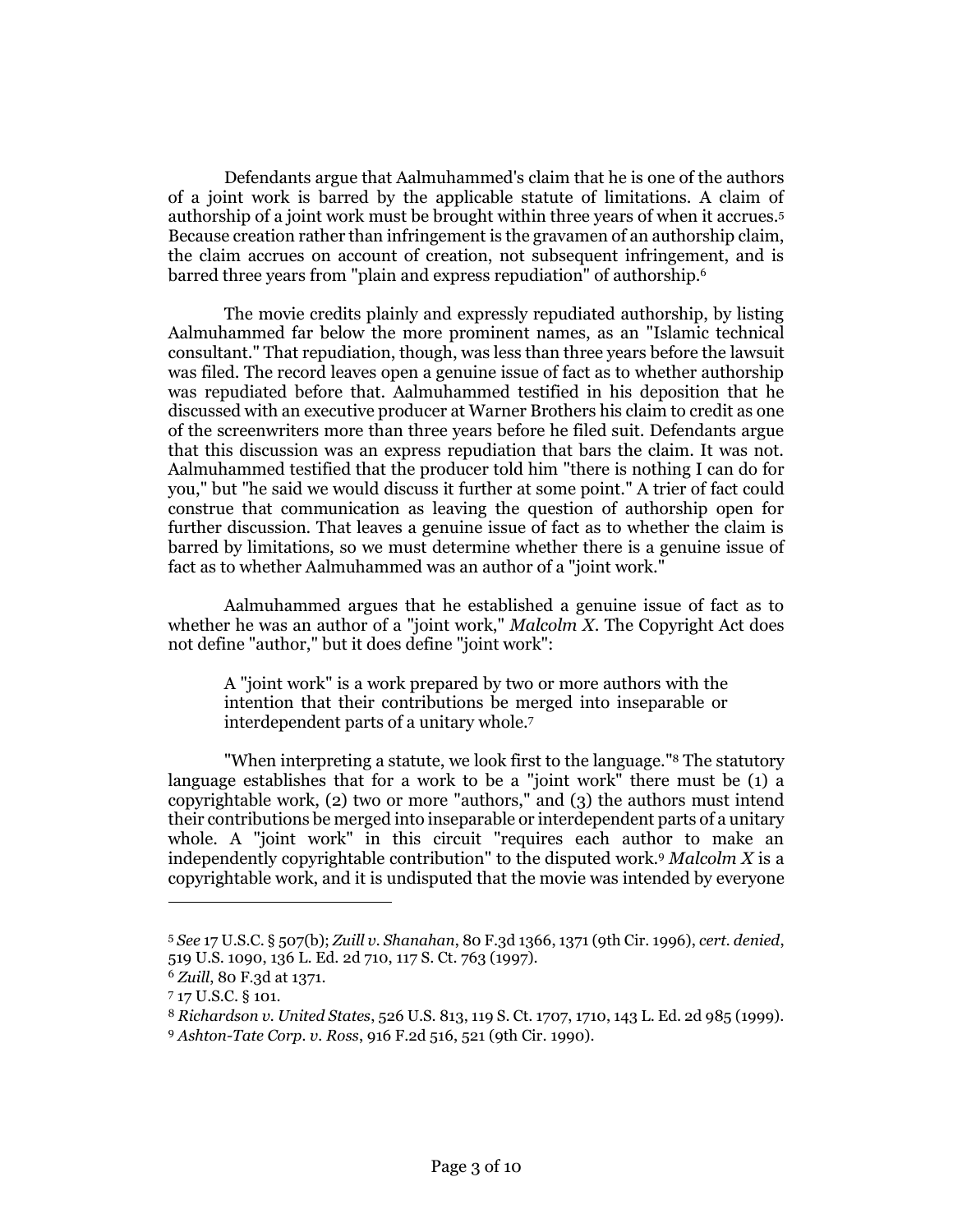involved with it to be a unitary whole. It is also undisputed that Aalmuhammed made substantial and valuable contributions to the movie, including technical help, such as speaking Arabic to the persons in charge of the mosque in Egypt, scholarly and creative help, such as teaching the actors how to pray properly as Muslims, and script changes to add verisimilitude to the religious aspects of the movie. Speaking Arabic to persons in charge of the mosque, however, does not result in a copyrightable contribution to the motion picture. Coaching of actors, to be copyrightable, must be turned into an expression in a form subject to copyright.<sup>10</sup> The same may be said for many of Aalmuhammed's other activities. Aalmuhammed has, however, submitted evidence that he rewrote several specific passages of dialogue that appeared in *Malcolm X*, and that he wrote scenes relating to Malcolm X's Hajj pilgrimage that were enacted in the movie. If Aalmuhammed's evidence is accepted, as it must be on summary judgment, these items would have been independently copyrightable. Aalmuhammed, therefore, has presented a genuine issue of fact as to whether he made a copyrightable contribution. All persons involved intended that Aalmuhammed's contributions would be merged into interdependent parts of the movie as a unitary whole. Aalmuhammed maintains that he has shown a genuine issue of fact for each element of a "joint work."

But there is another element to a "joint work." A "joint work" includes "two or more authors." <sup>11</sup> Aalmuhammed established that he contributed substantially to the film, but not that he was one of its "authors." We hold that authorship is required under the statutory definition of a joint work, and that authorship is not the same thing as making a valuable and copyrightable contribution. We recognize that a contributor of an expression may be deemed to be the "author" of that expression for purposes of determining whether it is independently copyrightable. The issue we deal with is a different and larger one: is the contributor an author of the joint work within the meaning of 17 U.S.C. § 101.

By statutory definition, a "joint work" requires "two or more authors." <sup>12</sup> The word "author" is taken from the traditional activity of one person sitting at a desk with a pen and writing something for publication. It is relatively easy to apply the word "author" to a novel. It is also easy to apply the word to two people who work together in a fairly traditional pen-and-ink way, like, perhaps, Gilbert and Sullivan. In the song, "I Am the Very Model of a Modern Major General," Gilbert's words and Sullivan's tune are inseparable, and anyone who has heard the song knows that it owes its existence to both men, Sir William Gilbert and Sir Arthur Sullivan, as its creative originator. But as the number of contributors grows and the work itself becomes less the product of one or two individuals who create it without much help, the word is harder to apply.

<sup>10</sup> *See Ashton-Tate Corp. v. Ross*, 916 F.2d 516, 521 (9th Cir. 1990).

<sup>11</sup> 17 U.S.C. § 101.

<sup>12</sup> 17 U.S.C. § 101.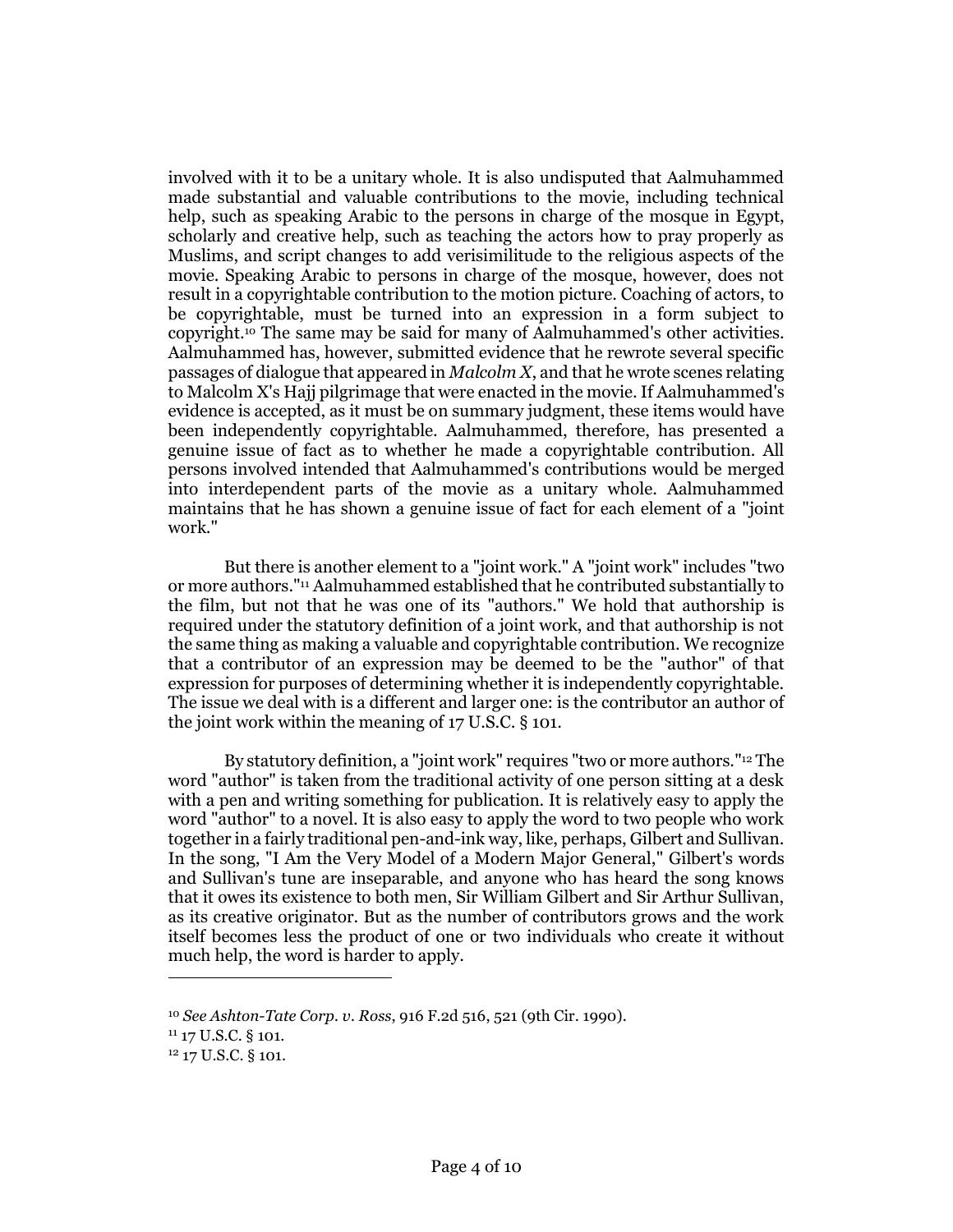Who, in the absence of contract, can be considered an author of a movie? The word is traditionally used to mean the originator or the person who causes something to come into being, or even the first cause, as when Chaucer refers to the "Author of Nature." For a movie, that might be the producer who raises the money. Eisenstein thought the author of a movie was the editor. The "auteur" theory suggests that it might be the director, at least if the director is able to impose his artistic judgments on the film. Traditionally, by analogy to books, the author was regarded as the person who writes the screenplay, but often a movie reflects the work of many screenwriters. Grenier suggests that the person with creative control tends to be the person in whose name the money is raised, perhaps a star, perhaps the director, perhaps the producer, with control gravitating to the star as the financial investment in scenes already shot grows.<sup>13</sup> Where the visual aspect of the movie is especially important, the chief cinematographer might be regarded as the author. And for, say, a Disney animated movie like "The Jungle Book," it might perhaps be the animators and the composers of the music.

The Supreme Court dealt with the problem of defining "author" in new media in *Burrow-Giles Lithographic Co. v. Sarony*. <sup>14</sup> The question there was, who is the author of a photograph: the person who sets it up and snaps the shutter, or the person who makes the lithograph from it. Oscar Wilde, the person whose picture was at issue, doubtless offered some creative advice as well. The Court decided that the photographer was the author, quoting various English authorities: "the person who has superintended the arrangement, who has actually formed the picture by putting the persons in position, and arranging the place where the people are to be--the man who is the effective cause of that"; "'author' involves originating, making, producing, as the inventive or master mind, the thing which is to be protected"; "the man who really represents, creates, or gives effect to the idea, fancy, or imagination." <sup>15</sup> The Court said that an "author," in the sense that the Founding Fathers used the term in the Constitution,<sup>16</sup> was "'he to whom anything owes its origin; originator; maker; one who completes a work of science or literature.'" 17

Answering a different question, what is a copyrightable "work," as opposed to who is the "author," the Supreme Court held in *Feist Publications* that "some minimal level of creativity" or "originality" suffices.<sup>18</sup> But that measure of a "work"

<sup>13</sup> *See* Richard Grenier, *Capturing the Culture*, 206-07 (1991).

<sup>14</sup> *Burrow-Giles Lithographic Co. v. Sarony*, 111 U.S. 53, 61, 28 L. Ed. 349, 4 S. Ct. 279  $(1884)$ .

<sup>15</sup> *Id*. at 61 (quoting *Nottage v. Jackson*, 11 Q.B.D. 627 (1883)).

<sup>16</sup> U.S. Const. Art. 1, § 8, cl. 8.

<sup>17</sup> *Burrow-Giles*, 111 U.S. at 58 (quoting Worcester).

<sup>18</sup> *Feist Publications, Inc. v. Rural Telephone Service Co., Inc.*, 499 U.S. 340, 345, 113 L. Ed. 2d 358, 111 S. Ct. 1282 (1991).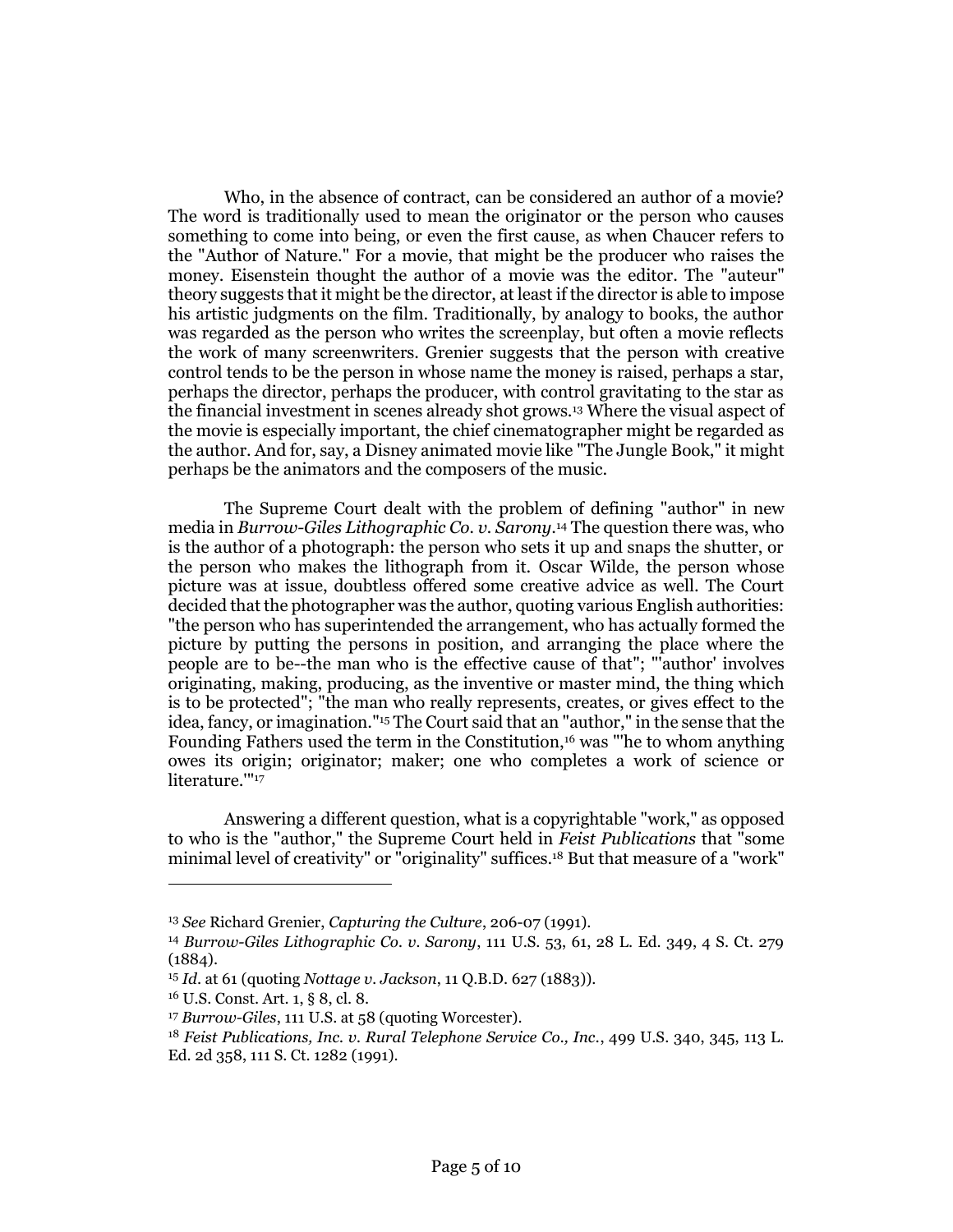would be too broad and indeterminate to be useful if applied to determine who are "authors" of a movie. So many people might qualify as an "author" if the question were limited to whether they made a substantial creative contribution that that test would not distinguish one from another. Everyone from the producer and director to casting director, costumer, hairstylist, and "best boy" gets listed in the movie credits because all of their creative contributions really do matter. It is striking in *Malcolm X* how much the person who controlled the hue of the lighting contributed, yet no one would use the word "author" to denote that individual's relationship to the movie. A creative contribution does not suffice to establish authorship of the movie.

Burrow-Giles, in defining "author," requires more than a minimal creative or original contribution to the work.<sup>19</sup> *Burrow-Giles* is still good law, and was recently reaffirmed in *Feist Publications*. <sup>20</sup> *Burrow-Giles* and *Feist Publications* answer two distinct questions; who is an author, and what is a copyrightable work.<sup>21</sup> *Burrow-Giles* defines author as the person to whom the work owes its origin and who superintended the whole work, the "master mind." <sup>22</sup> In a movie this definition, in the absence of a contract to the contrary, would generally limit authorship to someone at the top of the screen credits, sometimes the producer, sometimes the director, possibly the star, or the screenwriter--someone who has artistic control. After all, in *Burrow-Giles* the lithographer made a substantial copyrightable creative contribution, and so did the person who posed, Oscar Wilde, but the Court held that the photographer was the author.<sup>23</sup>

The Second and Seventh Circuits have likewise concluded that contribution of independently copyrightable material to a work intended to be an inseparable whole will not suffice to establish authorship of a joint work.<sup>24</sup> Although the Second and Seventh Circuits do not base their decisions on the word "authors" in the statute, the practical results they reach are consistent with ours. These circuits have held that a person claiming to be an author of a joint work must prove that both parties intended each other to be joint authors.<sup>25</sup> In determining whether the

<sup>19</sup> *Burrow-Giles Lithographic Co. v. Sarony*, 111 U.S. 53, 58, 28 L. Ed. 349, 4 S. Ct. 279  $(1883)$ .

<sup>20</sup> *Feist Publications, Inc. v. Rural Telephone Service Co., Inc.*, 499 U.S. 340, 346, 113 L. Ed. 2d 358, 111 S. Ct. 1282 (1991).

<sup>21</sup> *See Burrow-Giles Lithographic Co. v. Sarony*, 111 U.S. 53, 28 L. Ed. 349, 4 S. Ct. 279 (1884); *Feist Publications, Inc. v. Rural Telephone Service Co., Inc.*, 499 U.S. 340, 113 L. Ed. 2d 358, 111 S. Ct. 1282 (1991).

<sup>22</sup> *Burrow-Giles*, 111 U.S. at 61 (quoting *Nottage v. Jackson*, 11 Q.B.D. 627 (1883)). <sup>23</sup> *Id.* at 61.

<sup>24</sup> *Thomson v. Larson*, 147 F.3d 195 (2nd Cir. 1998); *Erickson v. Trinity Theatre, Inc.*, 13 F.3d 1061 (7th Cir. 1994); *Childress v. Taylor*, 945 F.2d 500 (2d Cir. 1991).

<sup>25</sup> *Thomson*, 147 F.3d at 202-05.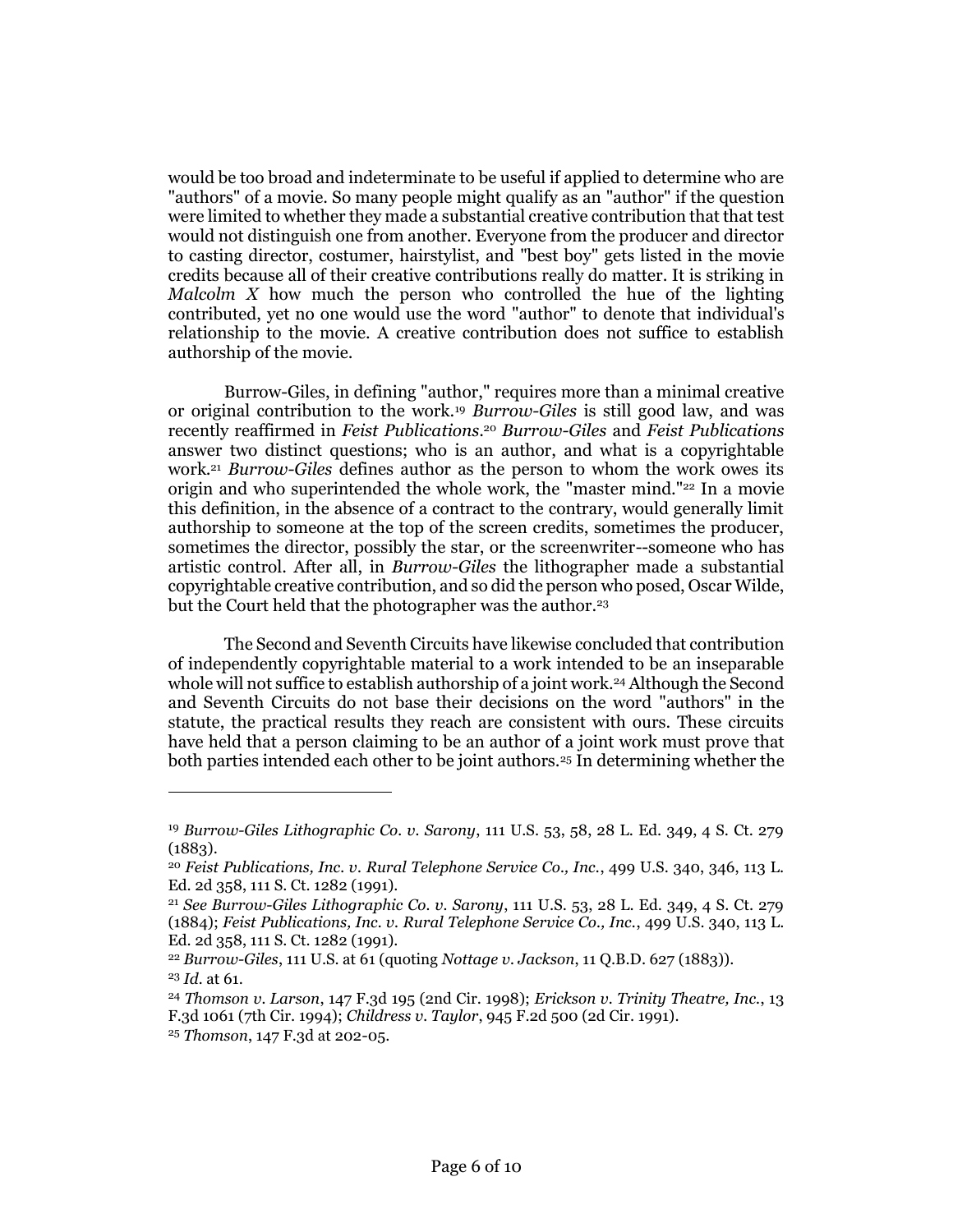parties have the intent to be joint authors, the Second Circuit looks at who has decision making authority, how the parties bill themselves, and other evidence.<sup>26</sup>

In *Thomson v. Larson*, an off-Broadway playwright had created a modern version of *La Boheme*, and had been adamant throughout its creation on being the sole author.<sup>27</sup> He hired a drama professor for "dramaturgical assistance and research," agreeing to credit her as "dramaturg" but not author, but saying nothing about "joint work" or copyright.<sup>28</sup> The playwright tragically died immediately after the final dress rehearsal, just before his play became the tremendous Broadway hit, *Rent*. <sup>29</sup> The dramaturg then sued his estate for a declaratory judgment that she was an author of *Rent* as a "joint work," and for an accounting.<sup>30</sup> The Second Circuit noted that the dramaturg had no decision making authority, had neither sought nor was billed as a co-author, and that the defendant entered into contracts as the sole author.<sup>31</sup> On this reasoning, the Second Circuit held that there was no intent to be joint authors by the putative parties and therefore it was not a joint work.<sup>32</sup>

Considering *Burrow-Giles*, the recent cases on joint works<sup>33</sup> (especially the thoughtful opinion in *Thomson v. Larson*34), and the Gilbert and Sullivan example, several factors suggest themselves as among the criteria for joint authorship, in the absence of contract. First, an author "superintends" <sup>35</sup> the work by exercising control.<sup>36</sup> This will likely be a person "who has actually formed the picture by putting the persons in position, and arranging the place where the people are to be--the man who is the effective cause of that," <sup>37</sup> or "the inventive or master mind" who "creates, or gives effect to the idea." <sup>38</sup> Second, putative coauthors make objective manifestations of a shared intent to be coauthors, as by denoting the authorship of *The Pirates of Penzance* as "Gilbert and Sullivan." <sup>39</sup> We say objective

<sup>26</sup> *Id.*

<sup>27</sup> *Id.* at 197.

<sup>28</sup> *Id.*

<sup>29</sup> *Id.* at 198.

<sup>30</sup> *Id*.

<sup>31</sup> *Id.* at 202-04.

<sup>32</sup> *Id.* at 202-24.

<sup>33</sup> *See Thomson v. Larson*, 147 F.3d 195 (2nd Cir. 1998); *Erickson v. Trinity Theatre, Inc.*, 13 F.3d 1061 (7th Cir. 1994); *Childress v. Taylor*, 945 F.2d 500 (2nd Cir. 1991).

<sup>34</sup> *Thomson v. Larson*, 147 F.3d 195 (2nd Cir. 1998).

<sup>35</sup> *Burrow-Giles v. Sarony*, 111 U.S. at 61 (quoting *Nottage v. Jackson*, 11 Q. B. div. 627  $(1883)$ ).

<sup>36</sup> *Thomson*, 147 F.3d at 202.

<sup>37</sup> *Burrow-Giles v. Sarony*, 111 U.S. at 61 (quoting *Nottage v. Jackson*, 11 Q. B. Div. 627  $(1883)$ ).

<sup>38</sup> *Id.*

<sup>39</sup> *Cf*. *Thomson v. Larson*, 147 F.3d 195, 202 (2nd Cir. 1998).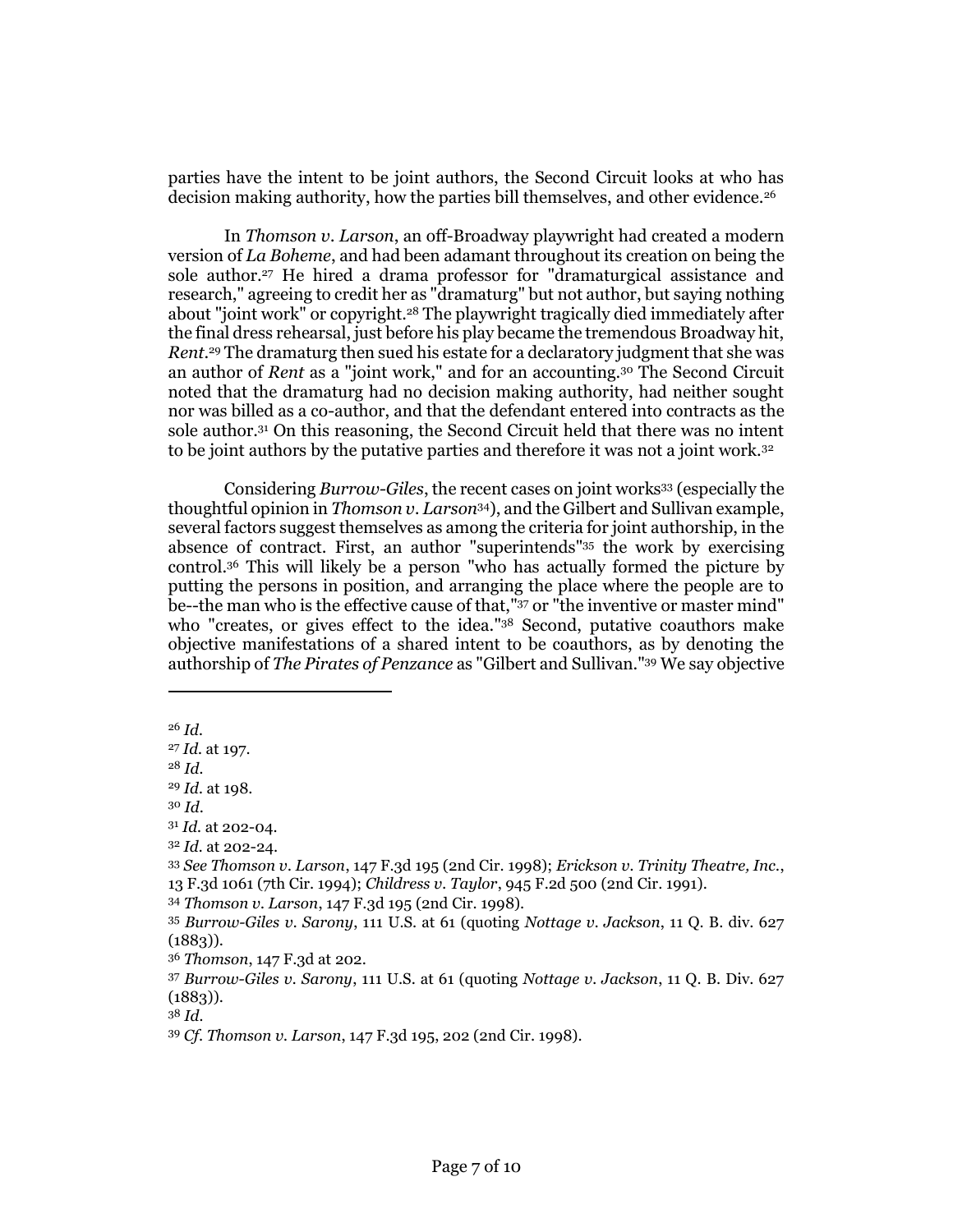manifestations because, were the mutual intent to be determined by subjective intent, it could become an instrument of fraud, were one coauthor to hide from the other an intention to take sole credit for the work. Third, the audience appeal of the work turns on both contributions and "the share of each in its success cannot be appraised." <sup>40</sup> Control in many cases will be the most important factor.

The best objective manifestation of a shared intent, of course, is a contract saying that the parties intend to be or not to be co-authors. In the absence of a contract, the inquiry must of necessity focus on the facts. The factors articulated in this decision and the Second and Seventh Circuit decisions cannot be reduced to a rigid formula, because the creative relationships to which they apply vary too much. Different people do creative work together in different ways, and even among the same people working together the relationship may change over time as the work proceeds.

Aalmuhammed did not at any time have superintendence of the work.<sup>41</sup> Warner Brothers and Spike Lee controlled it. Aalmuhammed was not the person "who has actually formed the picture by putting the persons in position, and arranging the place . . . ." <sup>42</sup> Spike Lee was, so far as we can tell from the record. Aalmuhammed, like Larson's dramaturg, could make extremely helpful recommendations, but Spike Lee was not bound to accept any of them, and the work would not benefit in the slightest unless Spike Lee chose to accept them. Aalmuhammed lacked control over the work, and absence of control is strong evidence of the absence of co-authorship.

Also, neither Aalmuhammed, nor Spike Lee, nor Warner Brothers, made any objective manifestations of an intent to be coauthors. Warner Brothers required Spike Lee to sign a "work for hire" agreement, so that even Lee would not be a co-author and co-owner with Warner Brothers. It would be illogical to conclude that Warner Brothers, while not wanting to permit Lee to own the copyright, intended to share ownership with individuals like Aalmuhammed who worked under Lee's control, especially ones who at the time had made known no claim to the role of co-author. No one, including Aalmuhammed, made any indication to anyone prior to litigation that Aalmuhammed was intended to be a co-author and co-owner.

Aalmuhammed offered no evidence that he was the "inventive or master mind" of the movie. He was the author of another less widely known documentary about Malcolm X, but was not the master of this one. What Aalmuhammed's evidence showed, and all it showed, was that, subject to Spike Lee's authority to

l

<sup>40</sup> *Edward B. Marks Music Corp. v. Jerry Vogel Music Co., Inc.*, 140 F.2d 266, 267 (2nd Cir. 1944) (Hand, J.) *modified by*, 140 F.2d 268 (1944).

<sup>41</sup> *See Burrow-Giles v. Sarony*, 111 U.S. 53, 61, 28 L. Ed. 349, 4 S. Ct. 279 (1883). <sup>42</sup> *Id.*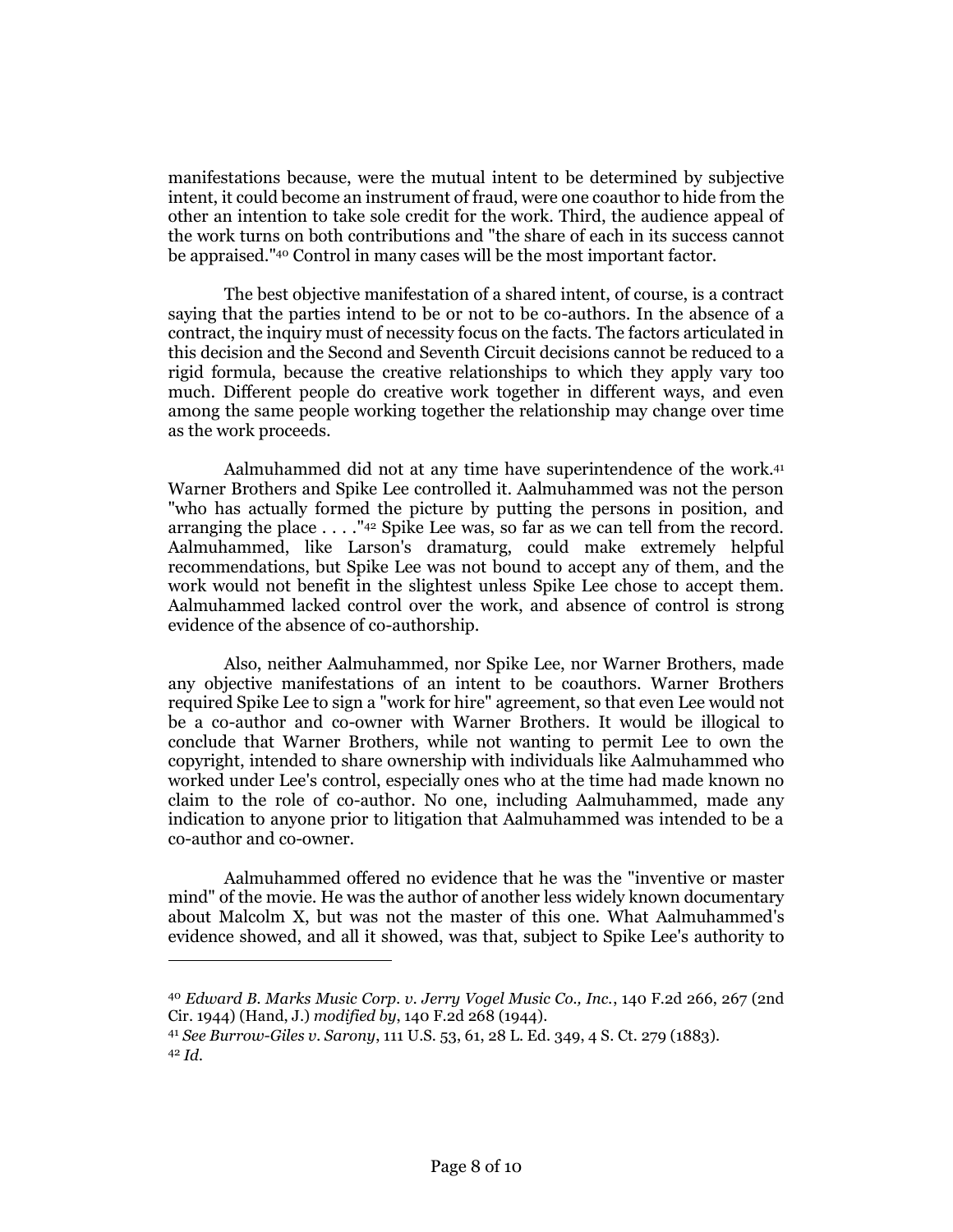accept them, he made very valuable contributions to the movie. That is not enough for co-authorship of a joint work.

The Constitution establishes the social policy that our construction of the statutory term "authors" carries out. The Founding Fathers gave Congress the power to give authors copyrights in order "to promote the progress of Science and useful arts." <sup>43</sup> Progress would be retarded rather than promoted, if an author could not consult with others and adopt their useful suggestions without sacrificing sole ownership of the work. Too open a definition of author would compel authors to insulate themselves and maintain ignorance of the contributions others might make. Spike Lee could not consult a scholarly Muslim to make a movie about a religious conversion to Islam, and the arts would be the poorer for that.

The broader construction that Aalmuhammed proposes would extend joint authorship to many "overreaching contributors," <sup>44</sup> like the dramaturg in *Thomson*, and deny sole authors "exclusive authorship status simply because another person rendered some form of assistance." <sup>45</sup> Claimjumping by research assistants, editors, and former spouses, lovers and friends would endanger authors who talked with people about what they were doing, if creative copyrightable contribution were all that authorship required.

Aalmuhammed also argues that issuance of a copyright registration certificate to him establishes a prima facie case for ownership. A prima facie case could not in any event prevent summary judgment in the presence of all the evidence rebutting his claim of ownership. "The presumptive validity of the certificate may be rebutted and defeated on summary judgment." <sup>46</sup> The Copyright Office stated in its response to Aalmuhammed's application for copyright (during the pendency of this litigation) that his claims "conflict with previous registration claims," and therefore the Copyright Office had "several questions" for him. One of the questions dealt with the "intent" of "other authors," i.e., Warner Brothers. The evidence discussed above establishes without genuine issue that the answers to these questions were that Warner Brothers did not intend to share ownership with Aalmuhammed.

Because the record before the district court established no genuine issue of fact as to Aalmuhammed's co-authorship of *Malcolm X* as a joint work, the district court correctly granted summary judgment dismissing his claims for declaratory judgment and an accounting resting on co-authorship.

<sup>…</sup>.  $\overline{a}$ 

<sup>43</sup> U.S. Const. Art. 1, § 8, cl. 8.

<sup>44</sup> *Thomson*, 147 F.3d at 200 (internal quotations omitted).

<sup>45</sup> *Id.* at 202 (citing *Childress v. Taylor*, 945 F.2d 500, 504 (1991)).

<sup>46</sup> *S.O.S., Inc. v. Payday, Inc.*, 886 F.2d 1081, 1086 (9th Cir. 1989).